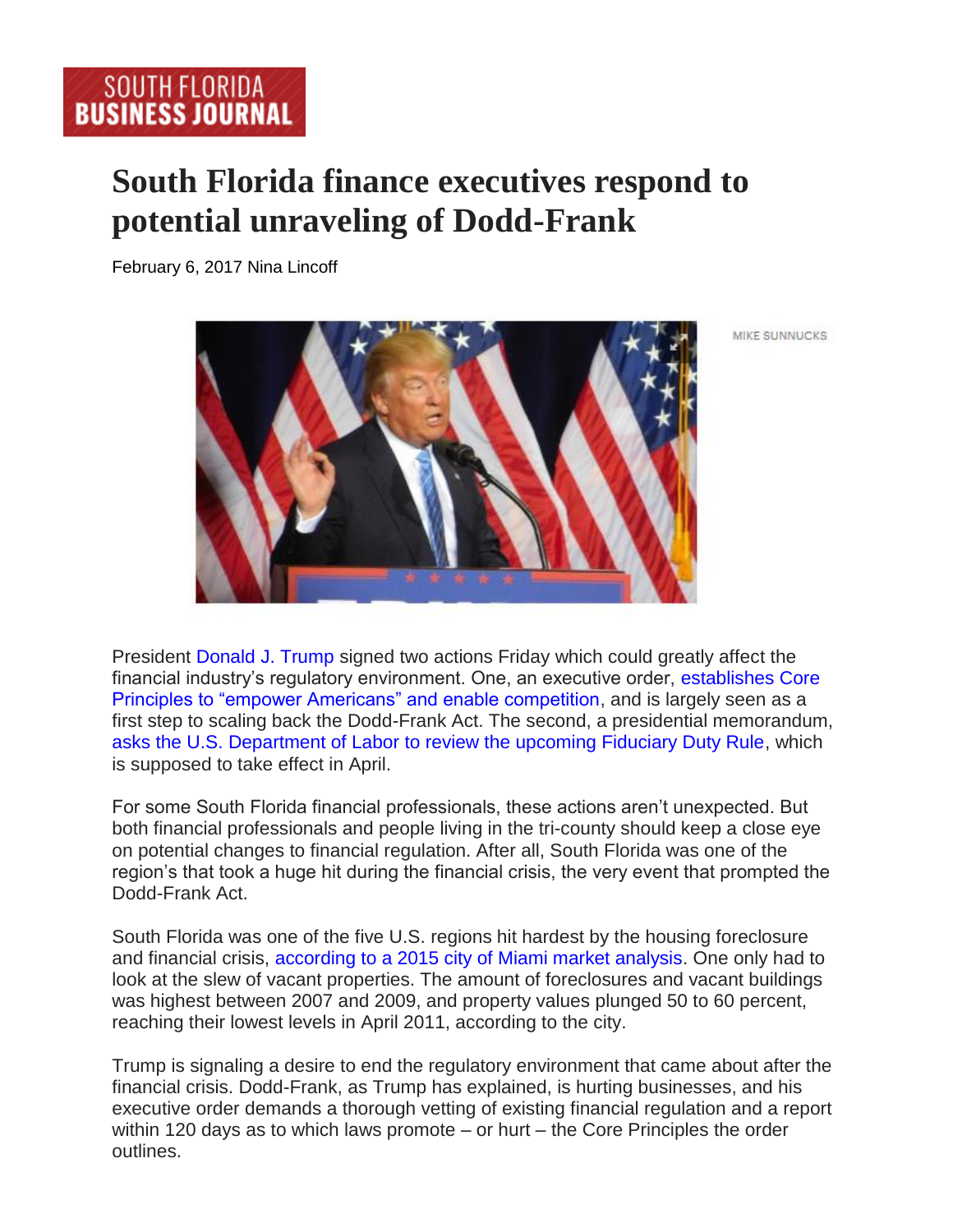"We expect to be cutting a lot out of Dodd-Frank," [Trump said at a Friday briefing.](https://www.theatlantic.com/business/archive/2017/02/trump-dodd-frank/515646/) "I have so many people, friends of mine, with nice businesses, they can't borrow money, because the banks just won't let them borrow because of the rules and regulations and Dodd-Frank."

Dodd-Frank, known officially as the Dodd–Frank Wall Street Reform and Consumer Protection Act, was signed into law by former President [Barack Obama](https://securepubads.g.doubleclick.net/pcs/view?xai=AKAOjssFV1-kN9LeCsKVioNuQDadtmjscuJKDXOtajQyJwYVIzlJyYtWS9HfnMfD9Y9I03OF0-YpxNmg_eBmutKUCrek09w2mahqDbH-VtHTrNJv85q27k2GtiRnBpDE9_HMEhAwLr0jzqsNgkXcAYd28zjsApQkE3vJPSwgnQXMxnAv5sF1lKeNCud0fKG6siUvF_QT1KOqyZBDxm5zCD0WJC1QK2HC0rH1jaGJC-uz7m3BEMyt7-2f1q7_xn5MzeFNoBJjRqbBL6Iha4ooGFI6YIVJuQ&sig=Cg0ArKJSzIKjtBLeeZQQEAE&urlfix=1&adurl=https://tpc.googlesyndication.com/pagead/imgad?id=CICAgKDLq-WYCxABGAEyCMyp4Igf0JpU&t=10&cT=http%3A//bizjournals.com&l=http%3A//www.bizjournals.com/southflorida/search/results%3Fq%3DBarack%20Obama) in July 2010. The act is a suite of legislation that is intended to safeguard the financial industry, protect the consumer, and ensure that a financial crisis of a similar nature to the 2008 catastrophe doesn't happen again. It's a far-reaching set of legislation that the Trump administration says didn't actually solve any of the problems that led to the financial crisis.

"Despite all of its overreaching, Dodd-Frank did not address the causes of the financial crisis, something we all know must be done," said Trump's press secretary Sean Spicer at a press briefing Friday afternoon. "It did not solve the 'too big to fail,' and we must determine conclusively that the failure of a large bank will never again leave taxpayers on the hook."

Some parts of Dodd-Frank and a new fiduciary requirement are in the cross-hairs, and for markets like South Florida, which is home to a fleet of community banks, private wealth advisors, financial advisors and more, regulatory changes could make a big impact. Right now, Trump's executive order only demands a review of existing legislation, but big changes could be coming down the pipeline.

"In some ways, it's not a surprising thing. This was been talked about during the during the campaign trail and now he is delivering on it," said [Mason Williams,](https://securepubads.g.doubleclick.net/pcs/view?xai=AKAOjssFV1-kN9LeCsKVioNuQDadtmjscuJKDXOtajQyJwYVIzlJyYtWS9HfnMfD9Y9I03OF0-YpxNmg_eBmutKUCrek09w2mahqDbH-VtHTrNJv85q27k2GtiRnBpDE9_HMEhAwLr0jzqsNgkXcAYd28zjsApQkE3vJPSwgnQXMxnAv5sF1lKeNCud0fKG6siUvF_QT1KOqyZBDxm5zCD0WJC1QK2HC0rH1jaGJC-uz7m3BEMyt7-2f1q7_xn5MzeFNoBJjRqbBL6Iha4ooGFI6YIVJuQ&sig=Cg0ArKJSzIKjtBLeeZQQEAE&urlfix=1&adurl=https://tpc.googlesyndication.com/pagead/imgad?id=CICAgKDLq-WYCxABGAEyCMyp4Igf0JpU&t=10&cT=http%3A//bizjournals.com&l=http%3A//www.bizjournals.com/southflorida/search/results%3Fq%3DMason%20Williams) CIO of wealth management firm Coral Gables Trust. "It sets the stage – nothing is going to happen now, nothing is going to happen in three months, but it starts the process."

The thing about Dodd-Frank is that it's an act that's already almost seven-years old. The financial industry has operated under Dodd-Frank for years, and undoing the act could have hidden costs.

"Basically, there is not going to be a huge repeal of Dodd-Frank. We're talking about a \$15 trillion industry that is already well on the way of implementing parts of Dodd-Frank," Williams said. "Eventually he is going to push his executive order to the limit. Anything major is going to go through a congressional process."

South Florida is home to nearly 50 community banks, many of them smaller financial institutions that have had to bear the same regulatory requirements of large global institutions. Supporters of community banks say that requiring small banks to adhere to the same regulation is unfair. A lessening of Dodd-Frank requirements for smaller banks could have a positive outcome in South Florida.

"Smaller banks don't usually have the large capital bases or earnings capital that other banks have. A lot of banks depend on lending as their only earnings source. So if lending is bogged down by regulation that is going to affect community banks," Williams said.